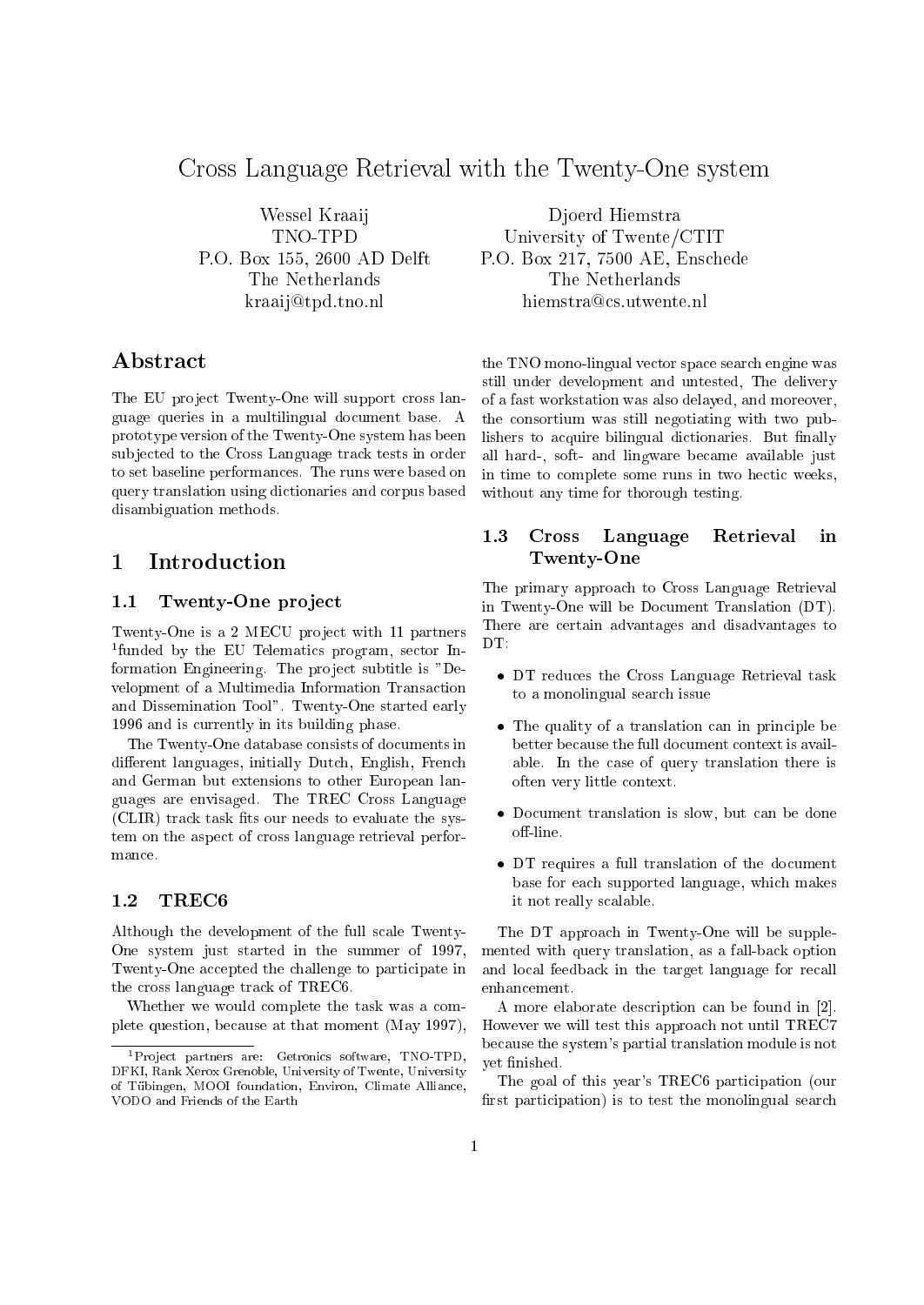system and perform baseline runs with dictionary based word translation as a preparation to a full evaluation of Twenty-One within TREC7.

### 2 Experimental setup

#### 2.1Retrieval System

The Twenty-One demonstrator<sup>2</sup> system is based on two types of indexes:

- A fuzzy phrase index (n-gram search on phrases extracted from the documents via NLP).
- A standard Vector Space Model (VSM) index based on lemmas

The first index type is well suited for short queries and interactive query refinement, whereas the VSM index is better suited for longer queries. For TREC6 all experiments have been done with the TNO vector space engine. This index employs straightforward that weighting and document length normalization. As preprocessing step we used the Xerox morphological tools for tokenization, Part-of-Speech (POS) disambiguation and lemmatization . The dictionary part of the index used for the TREC6 experiments consists of a concatenation of lemma and POS tag. Function words were excluded from the indexing process, based on their POS tag. No traditional stopping list was used.

#### 2.2Bilingual dictionaries

The translation of the topics was based on a word by word translation process, using the VLIS lexical database from van Dale publishers. The VLIS database is a relational database which contains all lexical knowledge that is used for publishing the dictionaries  $Dutch \rightarrow foreign language (German, French,$ English, Spanish). So the database is based on Dutch headwords with translation relations to equivalent lemmas in the foreign languages. The lexical material from the foreign language  $\rightarrow$  Dutch companion dictionaries is not included in the VLIS database. This has some important consequences for its use in a translation system. There are three different types of language pairs:

• Translating from Dutch to a foreign language. This is essentially equivalent to taking the printed version of the van Dale dictionary and looking up each word.

- Translating from a foreign language to Dutch. Although the foreign  $\rightarrow$  Dutch material is not in the database, we can simply lookup Dutch headwords that have the query term as a translation by specifying an appropriate SQL query.
- Translating between two foreign languages. This is simply a combination of the previous types. Look for words in the target language which are a translation of a Dutch lemma which in turn has the query word in the source language as its translation.

The VLIS database contains simple and composite (multi-word) lemmas for 5 languages, Dutch being the pivot language. For Dutch there are 270k entries corresponding to about 513k concepts. These concepts have translations into French, Spanish, German and English.

| English | 260k | 40k  | -300k |
|---------|------|------|-------|
| German  | 224k | 24k  | 248k  |
| French  | 241k | 2.3k | 264k  |
| Spanish | 139k | -28k | 167k  |

Table 1: Number of translation relations (simple, composite and total) in the Van Dale Lexical database

For TREC6 we only used the simple lemmas. The Xerox morphological tools were used to lemmatize the words in the query in order to find translations.

#### 2.3Noun phrase corpus

In order to refine the crude word by word translation strategy, a list of Noun Phrases (NP) was compiled from the TREC corpus (the AP88, 89 and 90 data set). The NPs were extracted with the standard NLP tools as used in the Twenty-One system, viz. morphological analysis and POS disambiguation with the Xerox finite state tools followed by NP extraction with the TNO parser. The NPs are not just bigrams but are *maximal*, i.e. they can can contain embedded structures with conjunctions, PP-modification etc. The NPs were sorted and then counted, resulting in a list of unique phrases with frequency of occurrence. As a last step, stopwords were removed.

### 3 Description of runs

Because the test environment was up and running rather late, we decided to restrict tests to the En-

<sup>2</sup> http://twentyone.tpd.tno.nl/

including compound splitting for German and Dutch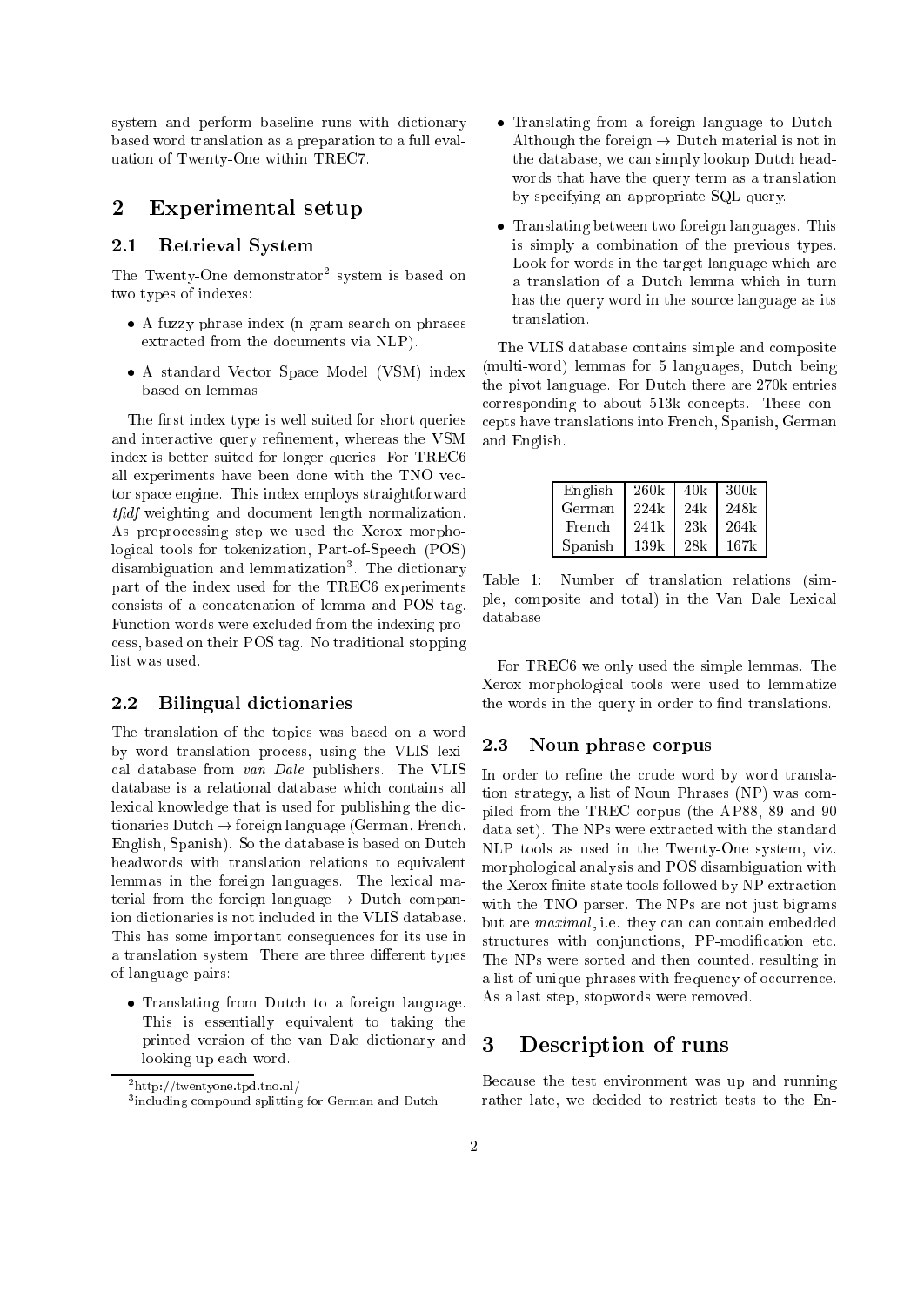glish document base, but perform cross language experiments with the Dutch, German and French version of the topics. We used no specialized procedure to construct a query from a topic description , all runs were fully automatic, full topics (or their translations) were used as queries.

Here's a short description of the runs:

- 1. A baseline monolingual run: tnoee
- 2. A run based on the MT translated German topics, which were provided by Maryland: tnodemt
- 3. Take the preferred translation from the dictionary:  $\text{tno?e1}$  where ? can be 'd', 'f' or 'nl')
- 4. Take all translations from the dictionary, i.e. each topic word is substituted by a list of all translations from the dictionary: tno?e2
- 5. Mark the Noun Phrases in the original topic. Subsequently replace each word by a list of its translations. This results in a multitude of possible translations of each NP. The possible translations are disambiguated using the NP corpus which was described in the previous subsection. Section 4 describes the disambiguation procedure in more detail. Finally queries are constructed, either by:
	- mapping translation probabilities into term weights: tno?e4
	- taking the most probable translation:

### $\overline{4}$ **Disambiguation**

Disambiguation of the translated NPs is based on candidate NPs extracted from the document base. The introduction of NPs (or any multi-word expression) in the translation process leads to two types of ambiguity: sense ambiguity and structural ambiguity (or underspecication) which are displayed in a data structure called a translation chart.

Figure 1 gives the French translation chart of the English NP third world war. Each word in this NP can have several translations that are displayed in the bottom cells of the chart, the so-called sense ambiguity. According to a list of French NPs there may be two candidate multi-word translations: tiers monde for the English NP third world and guerre mondiale

for world war. These candidate translations are displayed in the upper cells of the chart. Because the internal structure of NPs was not available for the translation process, we can translate a full NP by decomposing it in several ways. For example third world war can be split up in the separate translation of either third world and war or in the separate translation

| tiers monde | guerre mondiale |          |
|-------------|-----------------|----------|
| troisième   | monde           | guerre   |
| tiers       | mondiale        | bataille |
|             | terre           |          |
| third       | world           | war      |

Figure 1: translation chart of third world war

The chart of figure 1 represents a total of 12 possible translations of which only one is troisième guerre mondiale. Constructing the translation chart and finding the most probable translation was done as follows.

- 1. The query is tagged and NPs are extracted from it. The disambiguation procedure is only used to disambiguate the NPs from the query
- 2. During dictionary look-up the bottom cells of the translation chart are filled. (Later on in the pro ject, dictionary look-up can be extended with the composite lemmas from the dictionary.)
- 3. The upper cells of the translation chart are filled with candidate NPs that contain words of the corresponding bottom cells. If possible translations of two (or more) cells coocurred in an extracted NP, the possible translations are treated as a candidate NP.
- 4. Probabilities are assigned to the candidate NPs in each cell of the translation chart. Probabilities are based on the frequency of the candidate NP in the document base and on the contents of the dictionary. In the final version of the Twenty-One system, information from parallel corpora will also be used to estimate probabilities [1].
- 5. Take the most probable candidate NP that contains possible translations of each word of the query NP.

<sup>4</sup>Query stopwords like document and relevant were not excluded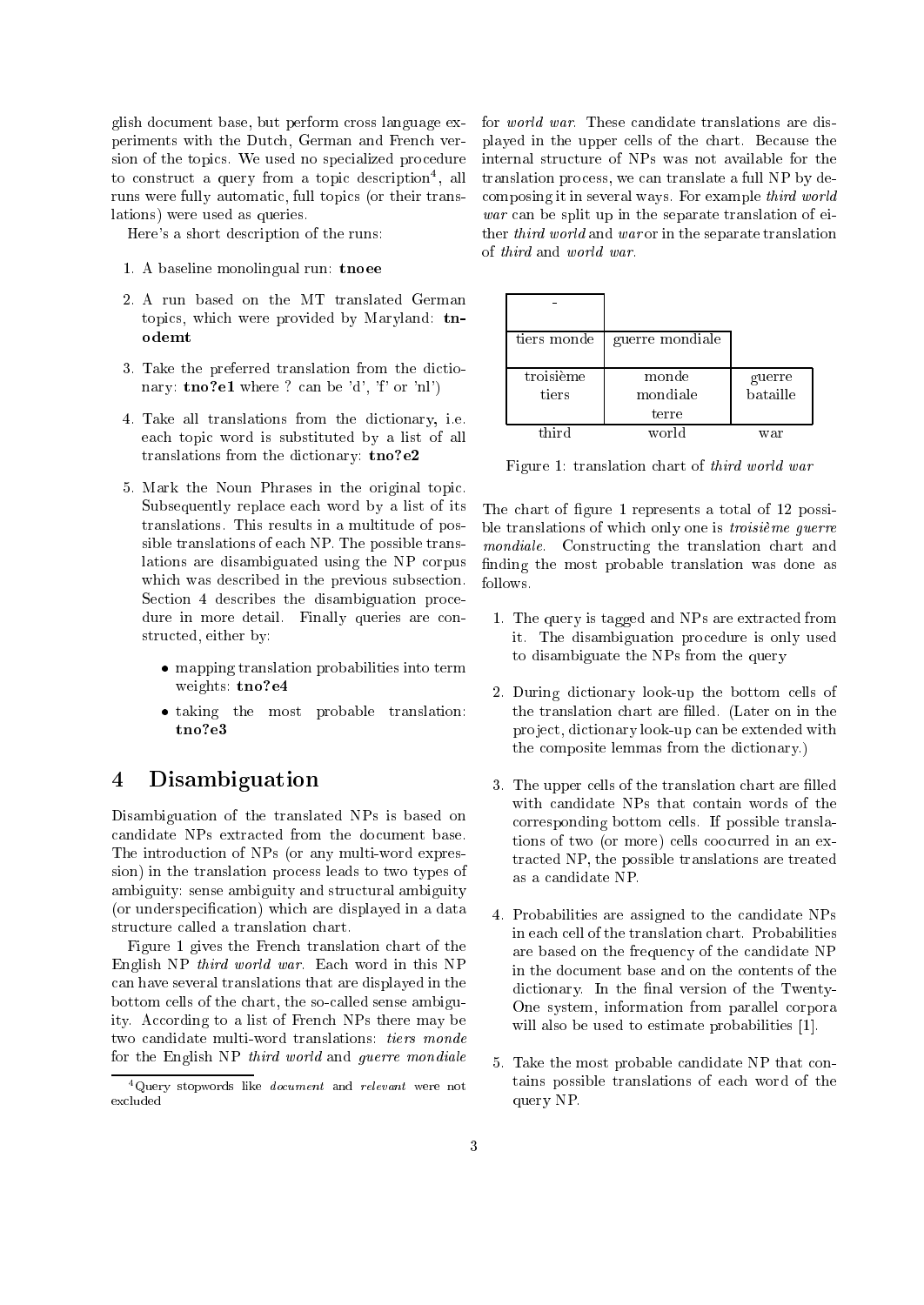6. If there is no such candidate NP repeat step 5 for  $n = 2$  candidate NPs. If there is still no match back-off to  $n + 1$  NPs until a match is found.

For the example of figure 1 the algorithm has to back-off once because there is no candidate NP that covers the translation of all the words of the query NP (the top of the chart is empty). After one backoff step there is still some ambiguity left. Queries can be constructed either by mapping the probabilities of the translations into term weights or by taking the most probable translation.

# $\mathbf{5}$

### 5.1Results

| run name           | average prec. | performance     |  |
|--------------------|---------------|-----------------|--|
|                    |               | relative to     |  |
|                    |               | baseline $(\%)$ |  |
| tnoee              | 0.2752        | 100             |  |
| tnode1             | 0.1453        | 53              |  |
| tnodel-fix         | 0.1721        | 62              |  |
| tnode2             | 0.0568        | 20              |  |
| $t$ node $2$ -fix  | 0.0977        | 35              |  |
| $t$ node $3$       | 0.2090        | 76              |  |
| tnode4             | 0.2013        | 73              |  |
| $t$ nodemt $1$     | 0.0977        | 35              |  |
| $t$ nofel          | 0.0913        | 33              |  |
| $t$ nofel-fix      | 0.1131        | 41              |  |
| $t$ nofe $2$       | 0.0477        | 17              |  |
| t nofe2-fix        | 0.0498        | 18              |  |
| $t$ nofe $3$       | 0.1403        | 51              |  |
| tnofe4             | 0.1305        | 47              |  |
| tnonle1            | 0.0841        | 30              |  |
| $t$ non $let$ -fix | 0.1545        | 56              |  |
| $t$ nonle $2$      | 0.0733        | 26              |  |
| $t$ nonle $2$ -fix | 0.0972        | 35              |  |
| $t$ nonle $3$      | 0.1930        | 70              |  |
| $t$ nonle $4$      | 0.1729        | 62              |  |

Table 2: Results

Table 2 lists the the non interpolated average precision and the relative performance with respect to the baseline version  $t$ noee.<sup>5</sup>

#### 5.2Preprocessing bugs

The results gave us reason to have another look at the translated queries for the different languages. Due to

the enormous time constraints our system still contained some minor bugs that affected the CL results of all three languages, e.g. wrong handling of capital letters, hyphens, diacritial markers, etc. One of these minor bugs had major implications: the character \$ (used as an escape character in one of the intermediate formats) caused a lot of not relevant hits, because it was not removed in all the runs.

In the table we included unofficial bugfix runs for the runs labelled '1' and '2'. These runs (in particular tnode2, tnofe1, tnofe2, tnonle1, tnonle2 and also the runs '5' and '6' which are not listed in the table) all suffered severely from the '\$-bug'.

The lexical lookup and tokenizing process is still far from perfect though. Especially the handling of compounds, geographical names and diacritics needs to be improved for TREC7.

#### $5.3$ Fundamental problems

A first look at the translated queries also gives some indication of errors that are not due to bugs in our implementation, but due to our approach to CLIR.

- multi-word expressions in multiples and multi-word expressions from the van Dale lexical database is probably the most important source of errors. It leads to obvious errors like the wrong translation of e.g. pommes de terres. It also leads to errors in the translation of phrases that seem to exist of word by word translations, like e.g. deuxième guerre mondiale which is in English second world war. In French *mondiale* is an adjective and possible translations are worldwide and global but not the noun world. Of course, if the correct translation is not among the possible translations the disambiguation procedure will not find it either. (the multi-word expression world war does have an entry in van Dale.)
- Proper names Because we did not use a module for proper name recognition, the system will try to translate them, which for instance leads to the translation of Kurt Waldheim into Kurt forest home.
- Tagger errors The current system performs syntactic disambiguation before dictionary look-up (the Xerox tagger) and sense diambiguation after dictionary look-up. The Xerox tagger will make a small percentage of errors during the tagging process which leads to wrong translations. Maybe skipping syntactic disambiguation would be beneficial, because there is a final disambiguation step in the target language.

<sup>5</sup>The average precision has been computed on the basis of only 22 of the 25 topics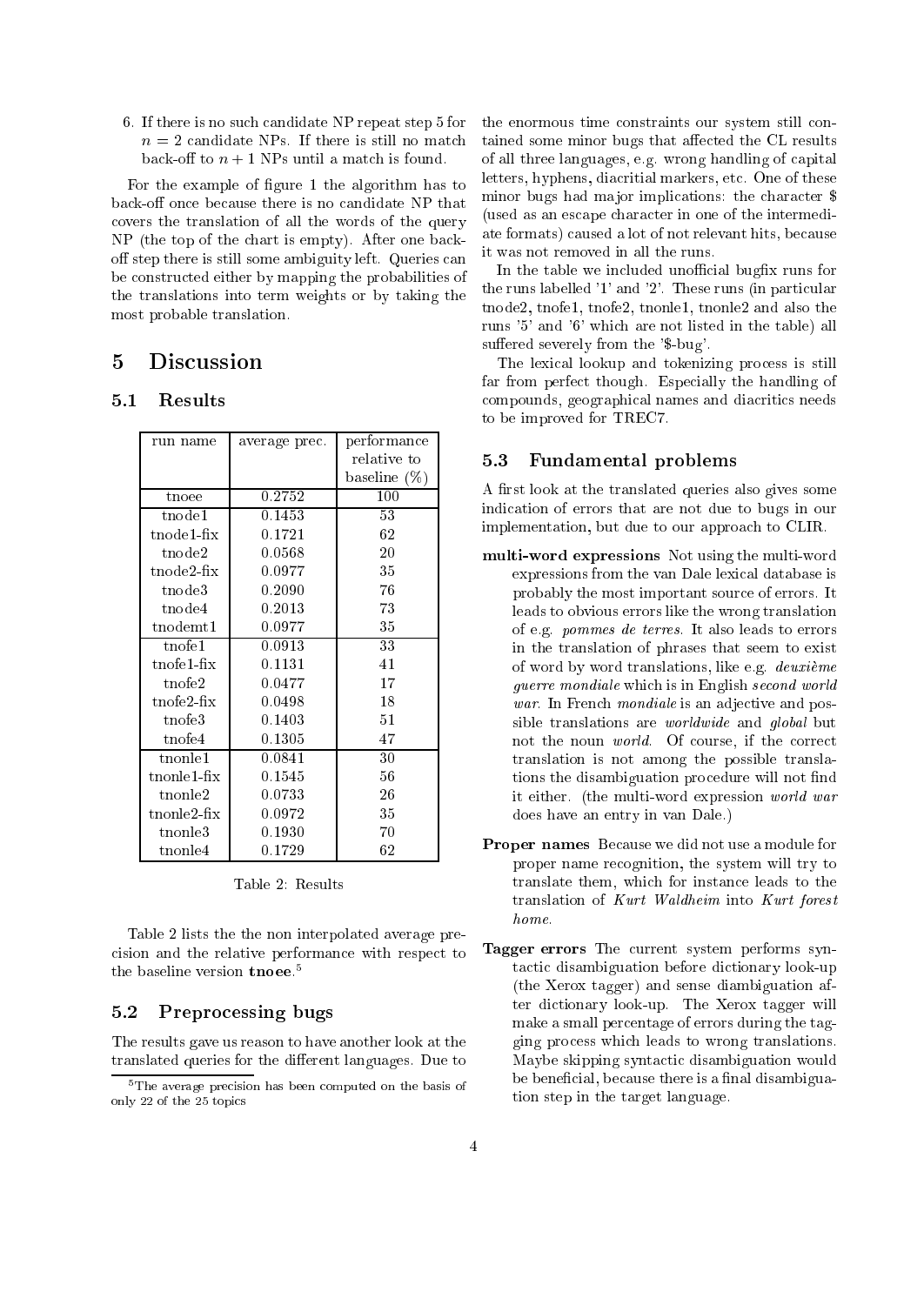#### 5.4MT vs. dictionary look-up

The LOGOS MT run does underperform suprisingly. Upon closer inspection we found that a lot of its bad performance can be attributed to lack of robustness with respect to tokenization, compound handling, and most importantly by gaps in its dictionary. Common but vital topic terms like 'Parfum', 'Baumwolle' en 'Akupunktur' were left untranslated.

# 6 Conclusion & Outlook

We have succeeded in building a CLIR system which performs above median for most runs. We believe the performance of the monolingual system can be siginificantly improved by incorporating the latest weighting methods, tuning stoplist and some more attention to topic preprocessing.

The general picture of our CLIR runs is that taking the preferred translation from the dictionary works better than taking all translations with equal probability. But more important, the corpus based disambiguation technique seems to result in signicant improvements. We don't know yet how much of this improvement is due to the phrase context. It's also not clear whether taking the most probable translation is better than taking the probability vector as the translation for each term.

Although it's easy to produce a table filled with average precision figures, it's hard to draw conclusions about the relative merits of the different systems and methods. The quality of a signicant part of the topic translations provided by NIST and CLIR participants is not without errors or omissions, which makes comparisons across languages less meaningful (even comparing to the English baseline). The variance of the results among the topics is also extremely high because of gaps in the translation dictionaries. This makes a comparison of CLIR methodologies based on different dictionaries an impossible task. Supplying a base-line dictionary (like the base-line Speech Recognizer results delivered by NIST in the SDR track) would enable a more meaningful comparison of dictionary based methods. Otherwise CLIR participants might find themselves comparing the coverage of their dictionaries instead of comparing methods for CLIR.

# Acknowledgements

We would like to thank all colleagues working on Twenty-One . In particular we want to thank: Rudie Ekkelenkamp, Jurgen den Hartog for their work on the search engine (both TNO), Hervé Poirrier, Anne Schiller and David Hull of RXRC for help with the Xerox morphological tools and general advice, Franciska de Jong and UT students for translating the queries to Dutch, Tillman Wegst of DFKI for the integration of the Xerox morphological tools with the TNO parser.

## References

- [1] Djoerd Hiemstra, Franciska de Jong, and Wessel Kraaij. A domain specic lexicon acquisition tool for cross-language information retrieval. In L. Devroye and C. Chrisment, editors, Proceedings of  $RIAO'97$ , pages 217-232, 1997.
- [2] Wessel Kraaij. Multilingual functionality in the TwentyOne project. In David Hull and Douglas Oard, editors, AAAI Symposium on Cross-Language Text and Speech Retrieval. American As-

sociation for Artificial Intelligence, March 1997. http://www.clis.umd.edu/dlrg/filter/sss/papers/.

<sup>6</sup> e.g. between our van Dale runs, the LOGOS MT run and runs from other groups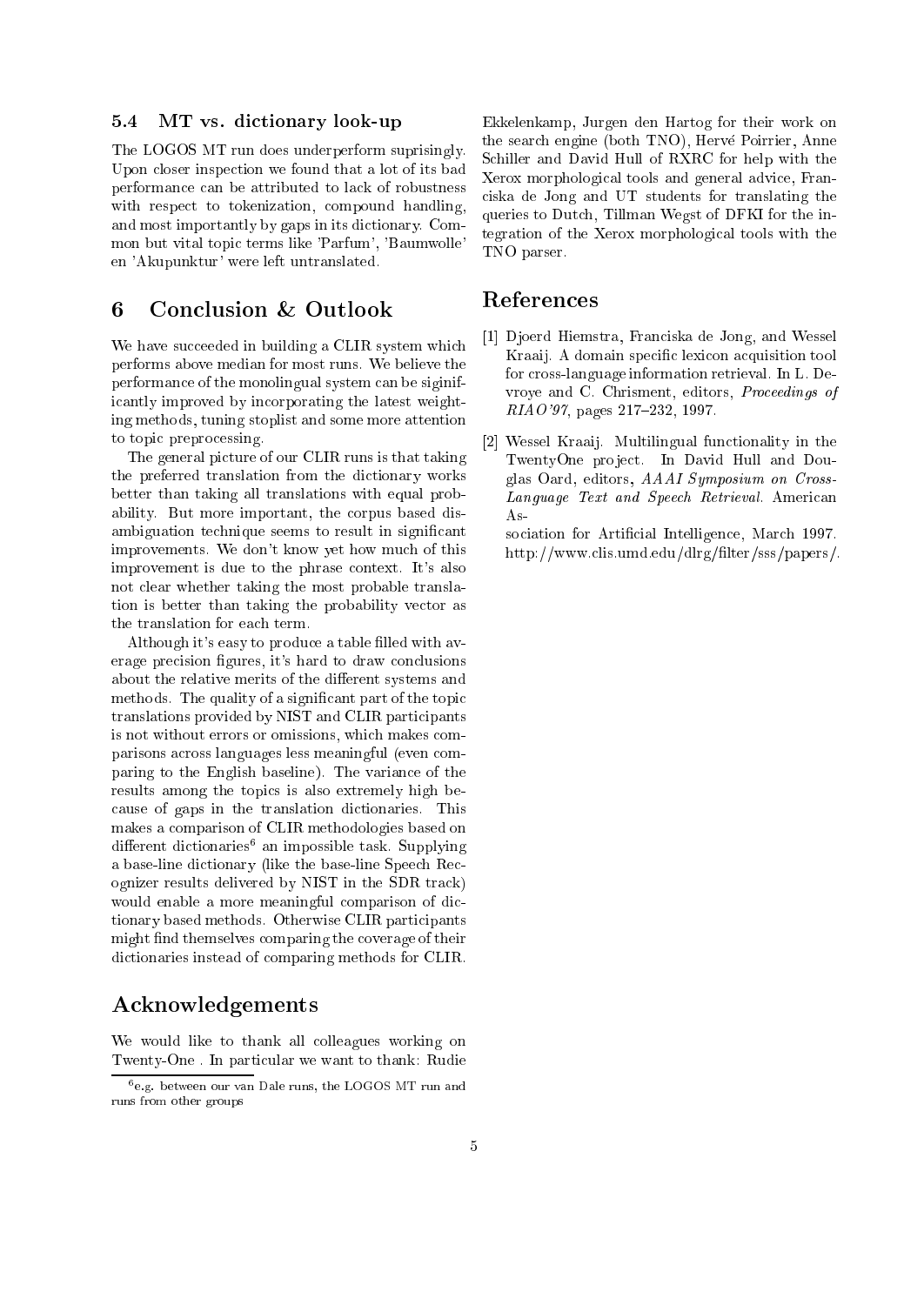# 7 Questionnaire

| 1. OVERALL APPROACH:                                                                                                                                                                                                                                                |  |
|---------------------------------------------------------------------------------------------------------------------------------------------------------------------------------------------------------------------------------------------------------------------|--|
| 1.1 What basic approach do you take to cross-language retrieval?<br>[X] Query Translation IN TREC6<br>[X] Document Translation : in the project and probably in TREC7<br>[ ] Other, ________________________                                                        |  |
| 1.2 Were manual translations of the original NIST topics used as a<br>starting point for any of your cross-language runs?<br>[X] No<br>[ ] Yes, ________________________                                                                                            |  |
| 1.3 Were the automatically translated (Logos MT) documents used<br>for any of your cross-language runs?<br>[X] No<br>[ ] Yes, ________________________                                                                                                              |  |
| 1.4 Were the automatically translated (Logos MT) topics used<br>for any of your cross-language runs?<br>I I No<br>[X] Yes, run tnodemt1                                                                                                                             |  |
| 2. MANUAL QUERY FORMULATION:                                                                                                                                                                                                                                        |  |
| No manual query formulation.                                                                                                                                                                                                                                        |  |
| 3. USE OF MANUALLY GENERATED DATA RESOURCES:<br>----------------------------------                                                                                                                                                                                  |  |
| 3.1 What kind of manually generated data resources were used?<br>[X] Dictionaries<br>[ ] Thesauri<br>[X] Part-of-speech Lists<br>[X] Other, Lemmatizers                                                                                                             |  |
| 3.2 Were they generated with information retrieval in mind or were<br>they taken from related fields?<br>[ ] Information Retrieval<br>[ ] Machine Translation<br>[X] Linguistic Research<br>[X] General Purpose Dictionaries<br>[ ] Other, ________________________ |  |
| 3.3 Were they specifically tuned for the data being searched (ie.                                                                                                                                                                                                   |  |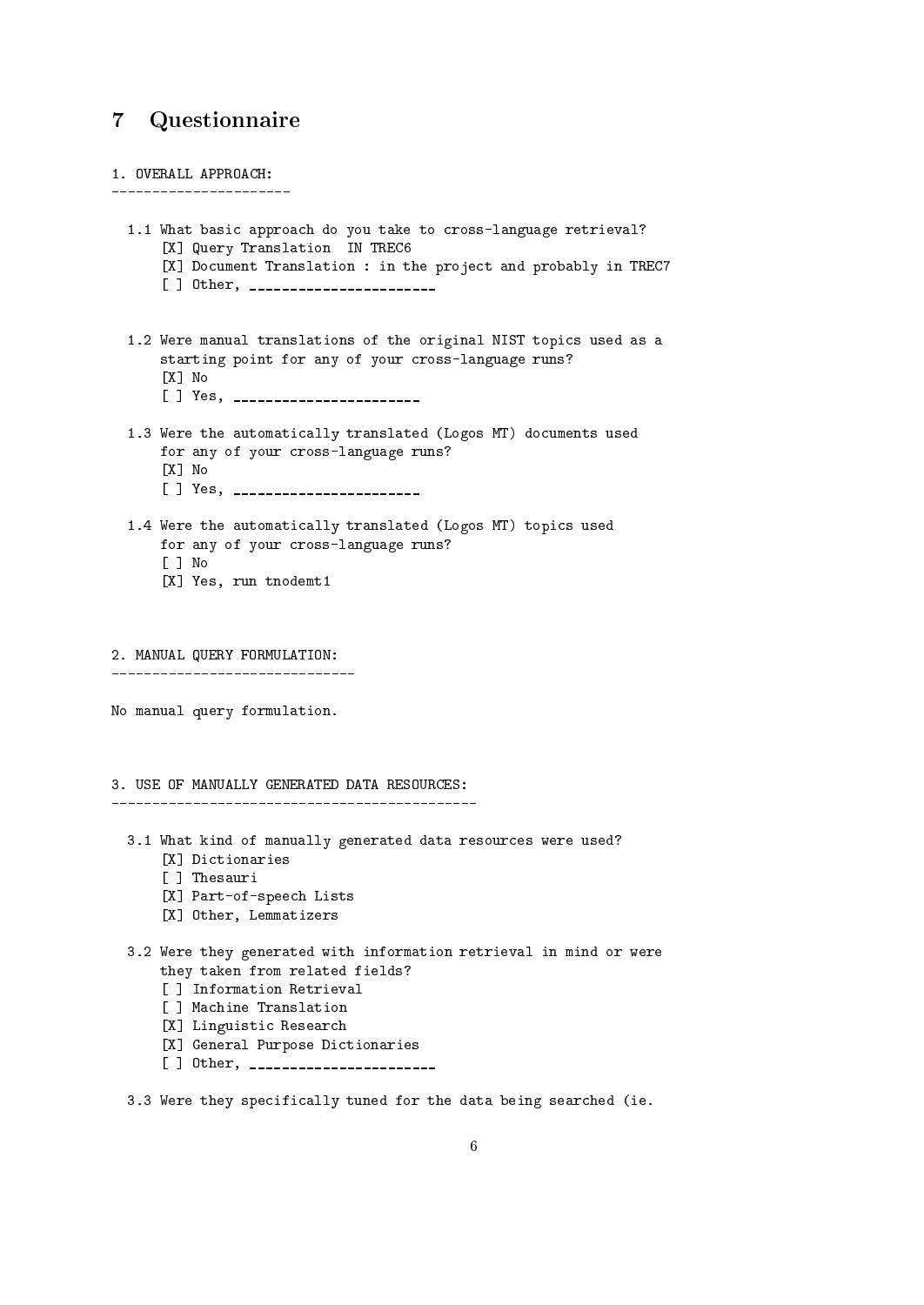```
with special terminology) or general-purpose?
      [ ] Tuned for data; Please specify _______________________
      [X] General purpose
 3.4 What amount of work was involved in adapting them for use in
     your information retrieval system.
     Dictionaries: 3 days
     Morphology: 3 days
 3.5 Size
    For dictionary size cf. table 1.in the paper.
 3.6 Availability? - Please also provide sources/references!
      [X] Commercial: Xerox Xelda toolkit
      [X] Proprietary: Van Dale dictionaries
      [ ] Free
      [ ] Other, _______________________
4. USE OF AUTOMATICALLY GENERATED DATA RESOURCES:
   4.1 Form of the automatically constructed data resources?
     [ ] Lexicon
      [ ] Thesaurus
      [ ] Similarity matrix
      [X] Other, List of Noun Phrases extracted from the corpus
 4.2 What sort of training data was used to construct them?
      [X] Same data as used for searches, _______________________
      [ ] Similar data as used for searches, _______________________
      [ ] Other data, _______________________
 4.3 Size
      [ ] 4.4 million ____________________ entries
      [ ] 128 MBytes
 4.4 Was there any manual clean-up involved in the construction process?
      [] Yes, ________________________
      [X] No
 4.5 Rough resource estimates for building the data resources (ie. an
      indicator of the computational complexity of the process).
      [10] (Sparc Ultra 300 Mhz) hours
      [ ] _____________________ MBytes of memory used
      [ ] ______________________ temporary disk space
```

```
5. GENERAL
```